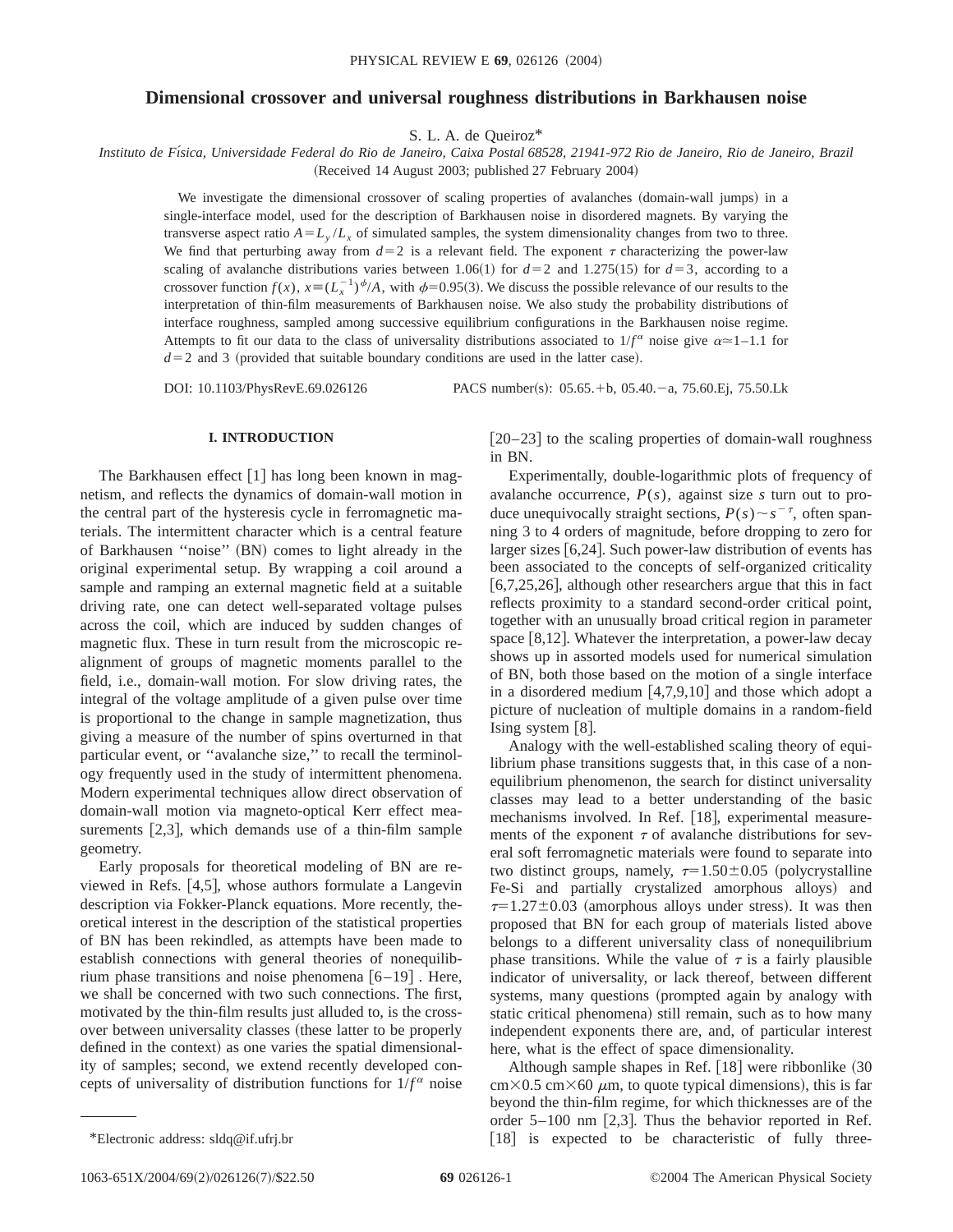dimensional objects. However, when considering ever thinner samples as in Refs.  $[2,3]$ , dimensional crossover effects cannot be ruled out from the outset.

In this work we use a single-interface model, originally introduced in Ref.  $[7]$  for the description of BN. We recall  $(t)$  (though a detailed discussion will be deferred to Sec. V) that, for a fixed space dimensionality  $d=2$  or 3, numerical values of, e.g., the exponent  $\tau$  have been found to differ between nucleation and single-interface models (or even between distinct formulations of the latter). Here we work under the assumption that the general features of dimensional crossover to be uncovered are model-independent, similarly to the presence of power-law avalanche distributions. The same assumption is expected to hold as regards the roughness distributions to be investigated in Sec. IV.

# **II. MODEL AND CALCULATIONAL METHOD**

Here we shall use the single-interface model introduced in Ref. [7]. We restrict ourselves to the adiabatic limit of a very slow driving rate, meaning that avalanches are regarded as instantaneous (occurring at a fixed value of the external field). Many experimental setups can be properly described in this approximation  $[3,7,10,16,18]$ .

Simulations are performed on an  $L_x \times L_y \times \infty$  geometry, with the interface motion set along the infinite direction. The interface at time *t* is described by its height  $h_i \equiv h(x, y, t)$ , where  $(x, y)$  is the projection of site *i* over the cross section. No overhangs are allowed, so  $h(x, y, t)$  is single-valued. Each element *i* of the interface experiences a force of the form:

$$
f_i = u(x, y, h_i) + k \left[ \sum_j h_{\ell_j(i)} - h_i \right] + H_e,
$$
 (1)

where

$$
H_e = H - \eta M. \tag{2}
$$

The first term on the right-hand side of Eq.  $(1)$  represents the pinning force *u* and brings quenched disorder into the model by being chosen randomly, for each lattice site  $\vec{r}_i$  $\equiv (x, y, h_i)$ , from a Gaussian distribution of zero mean and standard deviation *R*. Large negative values of *u* lead to local elements where the interface will tend to be pinned, as described in the simulation procedure below. The second term corresponds to a cooperative interaction among interface elements, assumed here to be of elastic (surface tension) type. In this term,  $\ell_i(i)$  is the position of the *j*th nearest neighbor of site *i*. The tendency of this term is to minimize height differences among interface sites: higher (lower) interface elements experience a negative (positive) force from their neighboring elements. The force constant *k* gives the intensity of the elastic coupling, and is taken here as the unit for *f*. We assume the boundary conditions to be periodic along *x* and free along *y*, so sites at  $y=0$  and  $y=L_y$  represent the film's free surfaces and have only three neighbors on the *xy* plane (except in the monolayer case  $L_y=1$  which is the twodimensional limit, where all interface sites have two neighbors). The last term is the effective driving force, resulting from the applied uniform external field *H* and a demagnetizing field which is taken to be proportional to *M*  $=(1/L_xL_y)\sum_{i=1}^{L_xL_y}h_i$ , the magnetization (per site) of the previously flipped spins for a lattice of transverse area  $L<sub>x</sub>L<sub>y</sub>$ . For actual magnetic samples, the demagnetizing field is not necessarily uniform along the sample, as implied in the above expression; even when it is  $(e.g., for a uniformly mag$ netized ellipsoid),  $\eta$  would depend on the system's aspect ratio. Therefore, our approach amounts to a simplification, which is nevertheless expected to capture the essential aspects of the problem. See Ref.  $[16]$  for a detailed discussion. Here we use  $R=5.0$ ,  $k=1$ ,  $\eta=0.05$ , values for which fairly broad distributions of avalanche sizes and roughness are obtained.

We start the simulation with a flat wall. All spins above it are unflipped. The applied field *H* is set close to the saturation value of the effective field  $H_e$ , in order to minimize transient effects. The force  $f_i$  is then calculated for each unflipped site along the interface, and each spin at a site with  $f_i \ge 0$  flips, causing the interface to move up one step. The magnetization is updated, and this process continues, with as many sweeps of the whole lattice as necessary, until  $f_i < 0$ for all sites, when the interface comes to a halt. The external field is then increased by the minimum amount needed to bring the most weakly pinned element to motion. The avalanche size corresponds to the number of spins flipped between two interface stops.

### **III. SCALING OF AVALANCHE DISTRIBUTIONS AND DIMENSIONAL CROSSOVER**

We have collected avalanche histograms for varying  $L<sub>x</sub>$ and  $L_v$ , in such a way that the number of interface sites  $L_x L_v$ varies between 800 and 80,000. The aspect ratio  $A = L_y / L_x$ was varied between essentially zero  $(d=2, 0)$  one-dimensional interface) and unity ( $d=3$ , square interface). For each  $L<sub>x</sub>$ ,  $L<sub>y</sub>$  we generated  $10<sup>5</sup>$  avalanches. Although it may take  $10^2 - 10^3$  avalanches for a steady-state regime to be reached (as measured by the stabilization of  $H_e$  against external field *H*, apart from small fluctuations), we have checked that the only distortion introduced by the transient on avalanche *size* statistics is the one large event occurring at the very start, i.e., on departure from the initial, flat-interface, configuration. We cannot guarantee this to be so when *roughness* is the quantity under investigation, thus data in Sec. IV have been collected only under steady-state conditions.

The probability distribution  $P(s)$  for avalanche size *s* is expected to behave as

$$
P(s) = s^{-\tau} f\left(\frac{s}{s_0}\right),\tag{3}
$$

where  $s_0$  is a cutoff related (in experiment) to domain size and/or demagnetization effects  $[10,18]$ , and  $(in simulations)$ to finite-lattice effects  $[7,10]$ , or proximity to a critical point [8]. The specific shape of the function  $f(x)$  has been debated. While a simple exponential has often been used, either phenomenologically  $[7,8,10,24]$  or (in some special cases) backed by theoretical arguments [5], Gaussian fits,  $f(x)$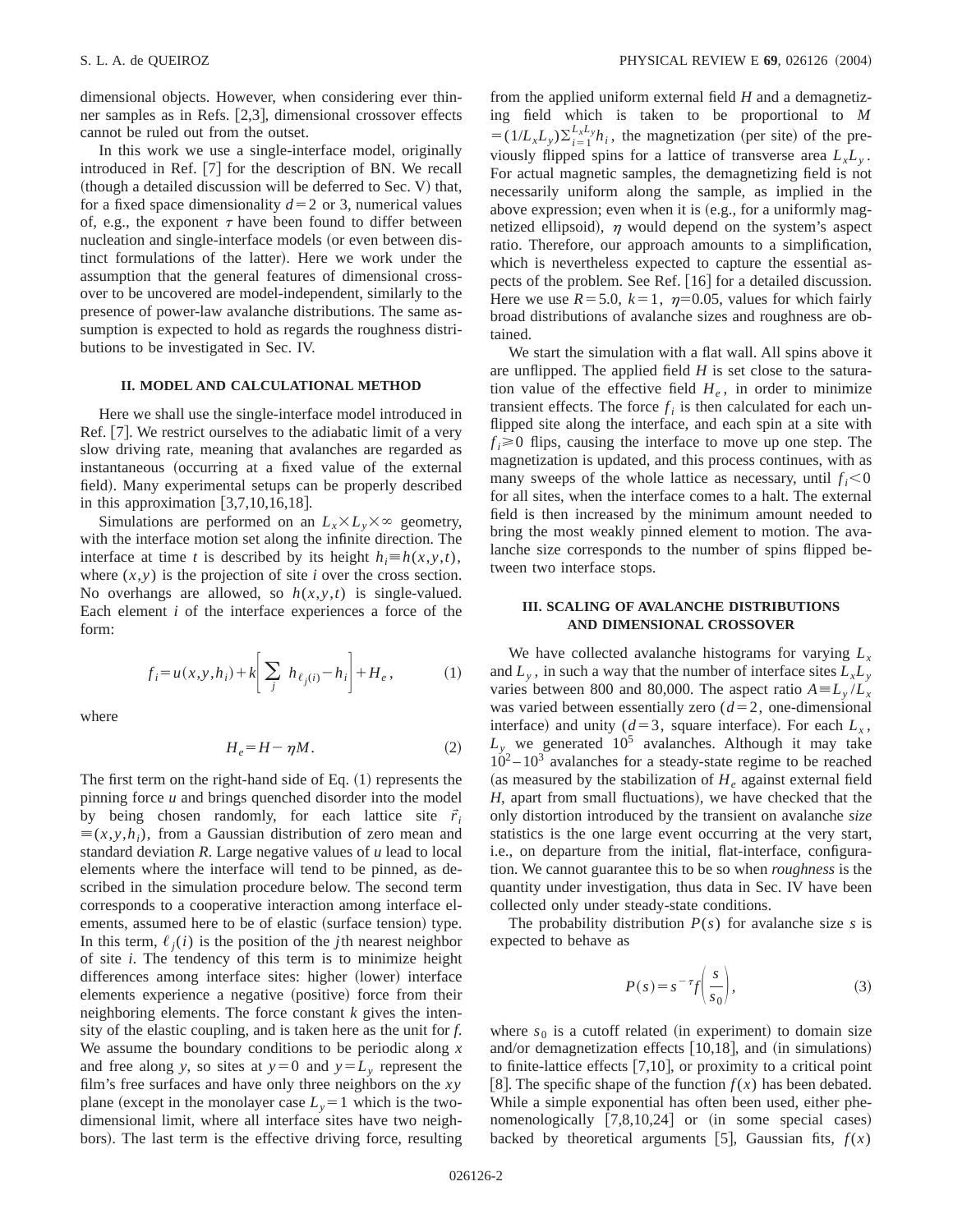

FIG. 1. Double-logarithmic (base 10) plot of avalanche size distribution for  $L<sub>x</sub>=60$ ,  $L<sub>y</sub>=30$  (circles). Full line is a fit to the form Eq. (4), for which the optimal parameters are:  $\tau=1.226(6)$ ,  $\delta=3.6(1), s_0=5.97(5)\times10^4.$ 

 $\sim \exp(-s^2/s_0^2)$  [17], have been proposed as well. Going one step further, and at the same time trying to keep the number of fitted parameters to a minimum, here we shall follow Refs. [27,28] and fit our data to a *stretched* exponential

$$
P(s) = A_0 s^{-\tau} e^{-(s/s_0)^{\delta}}.
$$
 (4)

Apart from the overall normalization factor  $A_0$ , one then has three free quantities to fit, which has proved enough for our purposes. A typical example is displayed in Fig. 1. For the roughly sixty  $\{L_x, L_y\}$  sets investigated here, the fitted value of  $\delta$  usually falls in the interval 2.4–3.5, with half a dozen cases slightly above that. This is broadly in line with  $\delta$ =2.32(6) quoted in Ref. [27]. Though one might argue that a universal value should hold for this exponent, we feel that our results are not accurate enough either to prove or disprove such hypothesis.

On the other hand, the exponent  $\tau$  which is of central interest here displays systematic variations both against lattice dimensions and aspect ratio. These are displayed in Fig. 2. The overall picture strongly suggests a systematic crossover towards three-dimensional behavior for any fixed (finite) aspect ratio. In addition to this, finite-lattice effects are present as well.

In order to gain a quantitative understanding of this, we recall general ideas of finite size  $[29,30]$  and crossover scaling [31,32]. Crossover phenomena reflect the competition between different types of (pseudo)critical behavior in the vicinity of a multicritical point, at which several characteristic lengths diverge (i.e., their associated fields approach their respective critical values). See, e.g., Sec. VII A of Ref. [31] for an illustration of the well-known case of thermalgeometric crossover in dilute magnets near the percolation point. Closer analogy with the present case is found in the discussion of dimensional crossover in ''layer'' magnets  $[31,33]$  (see, Fig. 42 in Ref. [31]). Finite-size scaling can be seen as a particular instance of crossover, in which the system's inverse finite size  $L^{-1}$  is an additional relevant field, driving it away from the true criticality which occurs only in the thermodynamic limit  $[29,30,32]$ . We now turn to the



FIG. 2. Effective exponent  $\tau$  from fits of simulation data to Eq. (4), against inverse cross-sectional interface area  $(L_xL_y)^{-1}$ . Bottom (full triangles linked by full line): monolayer,  $L_y = 1$ . Top (Full squares linked by full line):  $d=3$ ,  $L_x = L_y$ . Intermediate curves (open symbols connected by dashed lines): from bottom to top, aspect ratio  $A = 0.005$ , 0.01, 0.02, and 0.1.

simulational results exhibited in Fig. 2. Upon increasing sample size, finite-size effects are reduced and the trends followed by the respective exponent estimates differ, depending on whether  $(i)$  the aspect ratio  $A$  is kept fixed, no matter how small its value (all curves except the lower one), or (ii)  $L<sub>v</sub>=1$  is fixed instead (monolayer, lower curve). The latter corresponds to ever decreasing  $A$  as  $L<sub>x</sub>$  increases, and in the  $L_x \rightarrow \infty$  limit is expected to reflect true two-dimensional behavior. Considering, for instance, the curve for  $A=0.005$ , for  $L<sub>x</sub>$  not very large one has exponent estimates closely resembling those of a monolayer with a similar cross-sectional "area." However, the trend shown implies that this is in fact an apparent behavior, which arises only as long as finite-size effects (represented by  $L<sub>x</sub><sup>-1</sup>$ ) are more important than the system's three-dimensional character (represented by a nonzero value of  $A$ ). Increasing  $L<sub>x</sub>$  while keeping  $A$  constant, the relative importance of these quantities is eventually reversed, and one crosses over to three-dimensional behavior. These remarks are translated into quantitative statements, as follows. Since the inverse finite size  $L<sub>x</sub><sup>-1</sup>$  and the interface aspect ratio *A* are both relevant fields, which drive the system away from true two-dimensional behavior, a plausible *ansatz* for the crossover variable is  $x = (L_x^{-1})^{\phi}/A$ , where  $\phi$  is a crossover exponent, to be determined  $[31,32]$ . Thus, for any fixed  $A \neq 0$ , and  $L_x \rightarrow \infty$  ( $x \rightarrow 0$ ), three-dimensional features must dominate, while for  $x \ge 1$  two-dimensional behavior (with finite-size corrections) will take over.

Furthermore, the data of Fig. 2 must collapse on the same curve, when plotted against *x*. This latter statement gives the operational procedure for determination of  $\phi$ . By recalling that the horizontal axis variable in Fig. 2 can be written as  $(L_xL_y)^{-1} = x^{2/\phi} A^{2/\phi-1}$ , and that constant-*A* curves are further away from the vertical axis the larger *A* is, one sees that, in order for those curves to collapse one must have  $\phi$  < 2; consideration of the numerical values involved shows that, in fact,  $\phi \le 1$  is needed. The choice of  $\phi=0.95(3)$ , with the corresponding results exhibited in Fig. 3, reflects the range of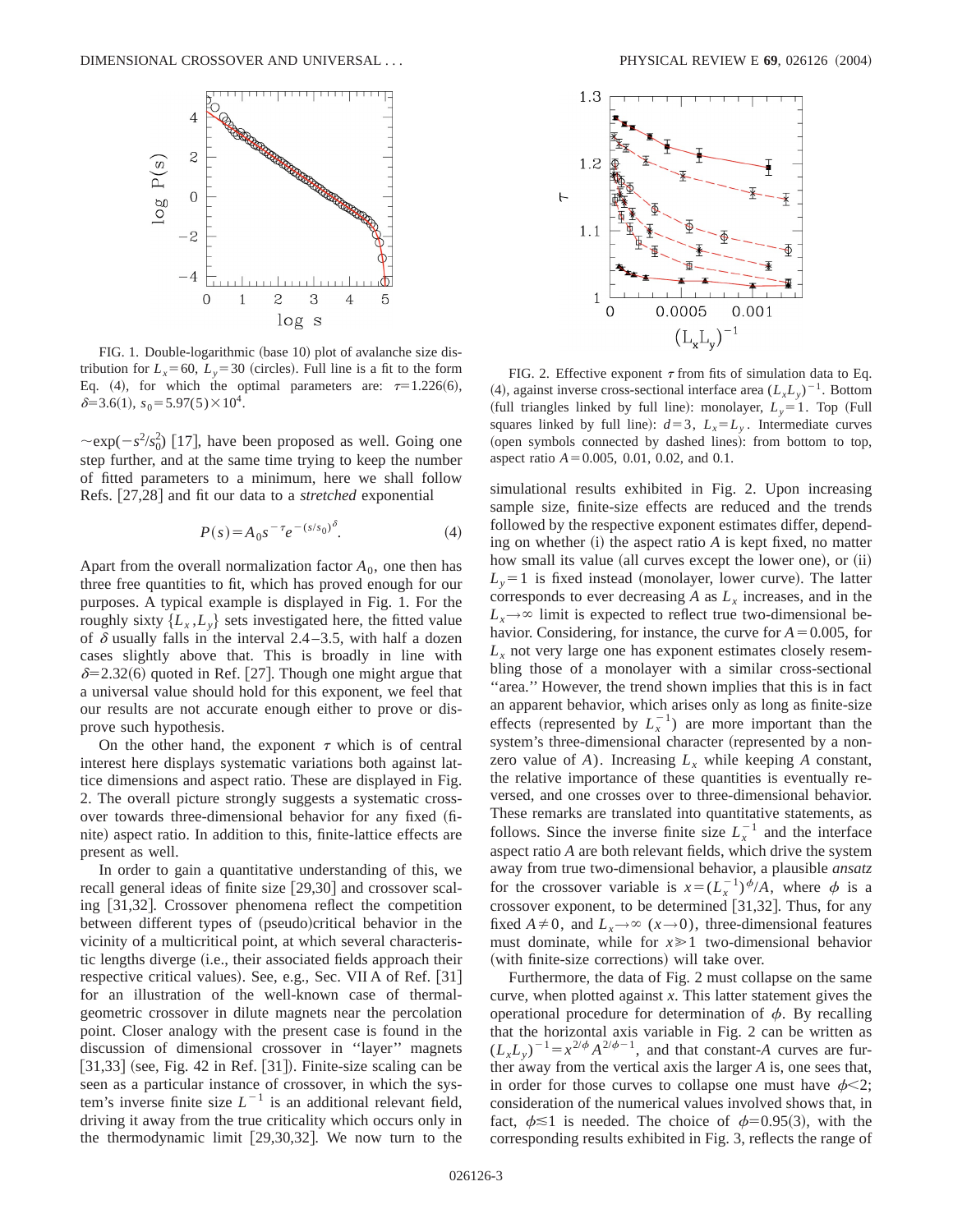

FIG. 3. Effective exponent  $\tau$  from fits of simulation data to Eq. (4), against crossover variable  $x = (L_x^{-1})^{\phi}/A$ , with  $\phi = 0.95$ . Key to symbols is same as in caption to Fig. 2. Full line is a fourth-degree fitting curve with an exponential tail near  $x=0$ . Inset shows details of main figure close to the vertical axis.

 $\phi$  for which the collapse of all data for nonzero  $A$  (onto the left-hand side of the diagram) is visually deemed to be best. The fact that the  $d=2$  data are segregated towards the right is to be expected in this context, as they belong to a different side of the crossover  $(x>1)$  where three-dimensional effects vanish.

The intersection of the scaling curve with the vertical axis provides an estimate of the three-dimensional scaling exponent. The result is  $\tau(d=3) = 1.27(1)$ . An *ad hoc* parabolic fit against  $1/L_x$ , including only data for  $A=1$  and  $L_x$  $\leq 160$ , gives  $\tau(d=3)=1.28(1)$ , where the largest contribution to the uncertainty comes from spread between extrapolations that either do or do not include small-lattice data  $(L<sub>x</sub>=30,40)$ . As we have seven lattice sizes available for  $A=1$ , use of parabolic fits already gives us at most four degrees of freedom. Given the limited range of data available, attempting to improve estimates by including higherorder corrections would therefore not seem justifiable. Since neither extrapolation procedure appears to be obviously superior to the other, our final quote encompasses both results:  $\tau(d=3)=1.275(15).$ 

In Ref. [7],  $\tau(d=3) = 1.13(2)$  is quoted for  $L_x = 40$ , while our corresponding result is  $1.21(1)$ . This difference arises mainly from distinct fitting procedures, in particular, those authors' apparent use of a fixed  $\delta=1$  for the cutoff. Indeed, by keeping  $\delta=1$ , the best fit of our data is for  $\tau(d)$  $(53) = 1.12(4)$ , though at the cost of increasing the  $\chi^2$  per degree of freedom by one order of magnitude compared with the variable- $\delta$  fitting scheme.

A similar parabolic fit of the two-dimensional data gathered on the right-hand corner of Fig. 3 (using  $4000 \leq L_x$ )  $\leq 16000$ , gives  $\tau(d=2) = 1.06(1)$ . This is broadly in accord with the result of Ref. [7], namely,  $\tau(d=2)=1.00(1)$  $({\rm using } 500 \le L_{\rm x} \le 5000).$ 

#### **IV. ROUGHNESS DISTRIBUTIONS AND 1/** $f^{\alpha}$  **NOISE**

In this section, we consider only two-dimensional  $(L<sub>x</sub>)$  $=1$ ) and fully three-dimensional ( $L_x = L_y$ ) systems. We have collected data on interface roughness, in order to analyze them in the context of universal fluctuation distributions. An important reason for interest in universal distributions is that they have no adjustable parameters  $[20-23]$ . The fact that a given property of a system behaves according to one of such distributions is then expected to indicate the universality class to which it belongs. For nonequilibrium problems such as is the case here, the task of connecting exponents (or features of distributions) to universality classes is far from accomplished (see, e.g., the discussion in Ref.  $[23]$ ). Accordingly, our purpose here is simply to identify what universal distribution (if any) is followed by the scaled interface roughness for the current model.

In order to make contact with previous work on interface roughness at depinning transitions, we recall some basic ideas.

At the end of each avalanche, we measured the roughness R of the instantaneous interface configuration at time *t* in the usual way, as the rms fluctuation of the interface height

$$
\mathcal{R}(t) = \left[ (L_x L_y)^{-1} \sum_{i=1}^{L_x L_y} (h_i(t) - \overline{h}(t))^2 \right]^{1/2},
$$
 (5)

where  $\bar{h}(t)$  is the average interface height at *t*. As the avalanches progress, one gets a sampling of successive equilibrium configurations; the ensemble of such configurations yields a distribution of the relative frequency of occurrence of R. In order to get clean distributions, we have seen that the number of events considered must be  $O(10^6)$ , i.e., one order of magnitude larger than the samples used for the analysis of size distributions in Sec. III. We have used only steady-state data, i.e., after the stabilization of  $H_e$  of Eq.  $(2)$ against external field *H*. This way, our implicit assumption that successive interface configurations are stochastically independent gains plausibility. Similar ideas were invoked in Ref.  $[34]$  to justify a mapping of the steady state of a deposition-evaporation model onto a random-walk problem.

The roughness exponent  $\zeta$  is related to the finite-size scaling of the first moment of the distribution  $\lceil 35 \rceil$ 

$$
\langle \mathcal{R}_L \rangle \sim L^{\zeta},\tag{6}
$$

where the angular brackets stand for averages over the ensemble of successive interface configurations of an interface with transverse dimension *L*. We have estimated  $\zeta$  from power-law fits to our data. For  $d=2$  (one-dimensional interface) using  $400 \le L_{r} \le 1200$  we get  $\zeta(2d) = 1.24(1)$ , which compares well with the usually accepted  $\zeta \approx 1.25$  for the quenched Edwards-Wilkinson universality class  $[36-39]$ . For  $d=3$  (two-dimensional interface) we used  $30 \le L_x = L_y$  $\leq 80$  and two alternative sets of boundary conditions, namely, mixed (mixed boundary conditions—MBC), i.e., free along *x* and periodic along *y*, as described in Sec. II, and periodic along both  $x$  and  $y$  (periodic boundary conditions— PBC). The results are, respectively,  $\zeta(d=3,\text{MBC})$  $= 0.87(1)$  and  $\zeta(d=3, PBC) = 0.71(1)$ . While the latter value is not far from  $\zeta \approx 0.75$  for the corresponding quenched Edwards-Wilkinson model  $[36,39]$ , the former seems difficult to relate to existing results.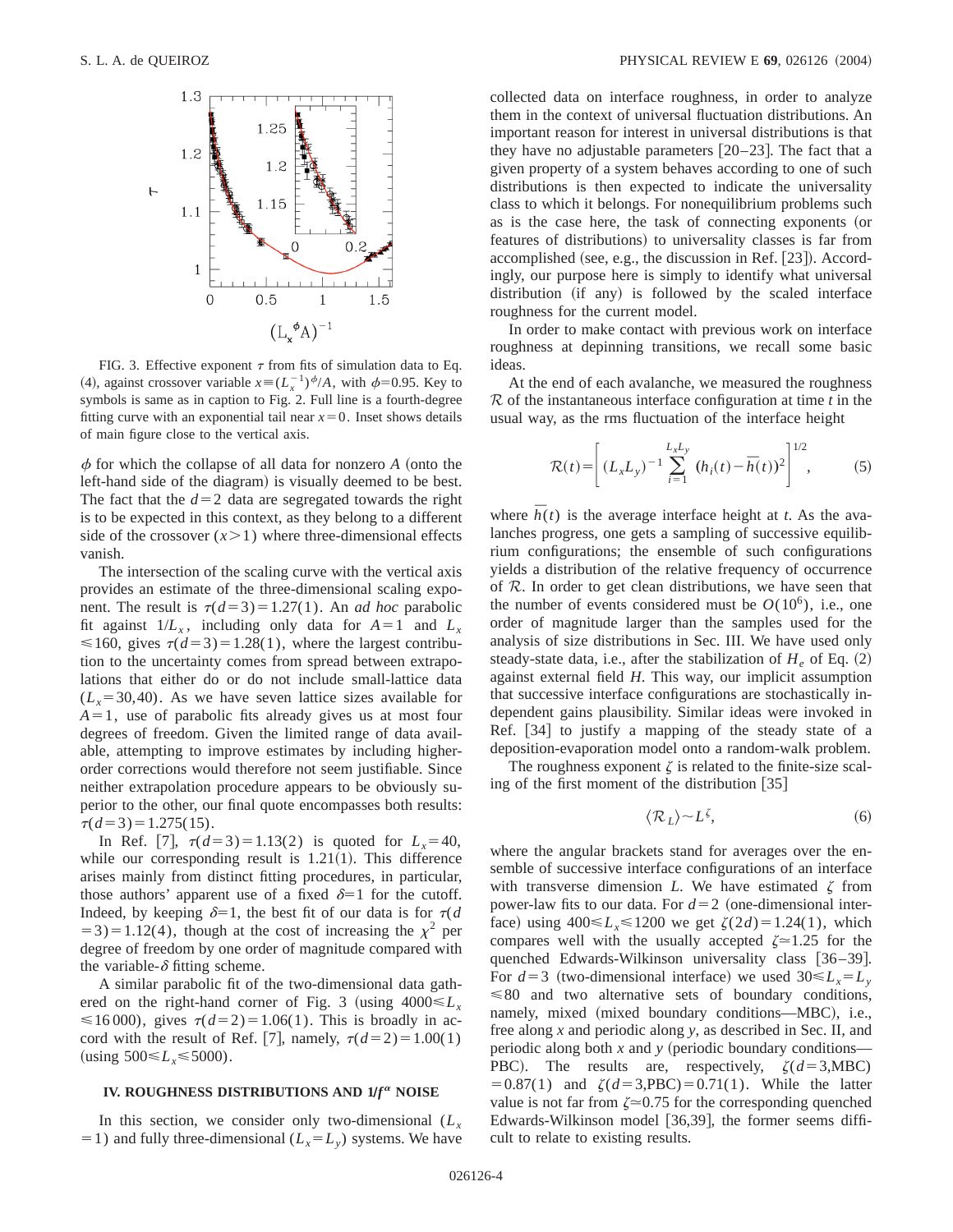At this point one might invoke universality ideas and claim that the difference between three-dimensional estimates must be a finite-size effect. Investigating this directly, e.g., by performing simulations for larger *L*, would be straightforward but time consuming. However, as we shall see in what follows, this issue can be addressed more efficiently by returning to our main goal in this section, i.e., by looking at the full distributions, rather than examining only selected moments (as is the case of the scaling for extraction of  $\zeta$ ). This is because mounting evidence indicates that, in general, width distributions decouple into the product of a single size-dependent scale and a universal (sizeindependent) scaling function  $[22,23,34,40]$ , that is,

$$
P(\mathcal{R}) = (1/\sigma)\Phi(\mathcal{R}/\sigma), \quad \sigma^2 = \langle (\mathcal{R} - \langle \mathcal{R} \rangle)^2 \rangle. \tag{7}
$$

Therefore, if the functional form  $\Phi(z)$  varies depending, e.g., on whether mixed or periodic boundary conditions are used, one is on safer grounds to assume that this reflects differences in the respective universality class. In this context, it must be recalled that dependence of scaling quantities on boundary conditions is an often-encountered feature when dealing with fluctuation phenomena  $[22,23]$ . One illustration of this, which is of great relevance here, is that one of the requirements for a class of universal (time) fluctuation distributions to hold is that they be periodic in time  $[22,23,34]$ .

In our case, this feature is replaced by periodic boundary conditions *in space* (the same reasoning was used for the deposition-evaporation model of Ref. [34]). Strictly speaking, this time-space correspondence is only true for the onedimensional interfaces of the two-dimensional version of our model. However, the MBC used in Sec. III suggest that an extension of our investigation to the three-dimensional case may not be unjustified. As regards fully PBC, even though it is not obvious that the analogy can be pushed that far, we decided to analyze the respective data for completeness.

We analyzed the roughness distributions for  $d=2$  and for the fully three-dimensional case (i.e., aspect ratio  $L_v/L_x$  $=1$ ), the latter both with MBC and PBC. As shown below, finite transverse dimensions are of negligible import as far as the scaling functions  $\Phi(z)$  are concerned, thus giving further support to the assumption that Eq.  $(7)$  holds.

We have compared our results against the family of roughness distributions for periodic  $1/f^{\alpha}$  noise, described in Ref. [23]. The roughness of a time signal, and its connections via Fourier transform with the frequency spectrum (and thus with the respective  $\alpha$ ), are described at length in Sec. II of that reference. The idea of fitting spatial roughness data to the roughness of time signals  $(e.g., \text{ random walks})$  is well known in the study of interface fluctuations  $[35]$ . The different feature here is that we have at our disposal a family of distributions whose shape varies smoothly against the single basic parameter  $\alpha$  (but, apart from that, are strictly parameter independent). We expect that the value of  $\alpha$  which best fits our data should be connected to the underlying universality class of the avalanche model used here. We recall that ours is a phenomenological study, since at present very little is known regarding the (physical) causal relationships between



FIG. 4. Scaled probability distributions  $\Phi(y)$  in  $d=2$  for *y* defined in Eq. (8). Crosses— $L_x$ =400; circles— $L_x$ =1000. Lines are roughness distributions for  $1/f^{\alpha}$  noise given in Ref. [23], with  $\alpha$ =1.15 (full) and 1 (dashed).

fluctuation distributions and universality classes for out-ofequilibrium transitions  $[20-23]$ .

The quantity to be compared against a universal form is the distribution of the deviation from the average, scaled by the standard deviation (this is termed *scaling by the variance* in Ref.  $[23]$ 

$$
y = \frac{\mathcal{R} - \langle \mathcal{R} \rangle}{\sigma}.
$$
 (8)

Our data are depicted, respectively, in Fig. 4 for  $d=2$ , Fig. 5 for  $d=3$  with MBC, and Fig. 6 for  $d=3$  with PBC. In each figure, we have plotted data corresponding to only two values of *L* ("small" and "large"), in order to illustrate that the *L* dependence of the scaled distribution is negligible, without cluttering the diagram with intermediate-*L* results. In all figures, the analytic curve corresponding to  $\alpha=1$  is shown as a dashed line, in order to ease comparison between different cases. In general, the scatter of simulational data at the low-roughness end of the distribution is much smaller than that at the high end, thus we might give more weight to the former region when judging the quality of fit. Using this criterion, one sees that the  $d=2$  data appear to be closer to



FIG. 5. Scaled probability distributions  $\Phi(y)$  in  $d=3$  with MBC, for *y* defined in Eq. (8). Crosses— $L = 30$ ; circles— $L = 80$ . Lines are roughness distributions for  $1/f^{\alpha}$  noise given in Ref. [23], with  $\alpha=1.15$  (full) and 1 (dashed).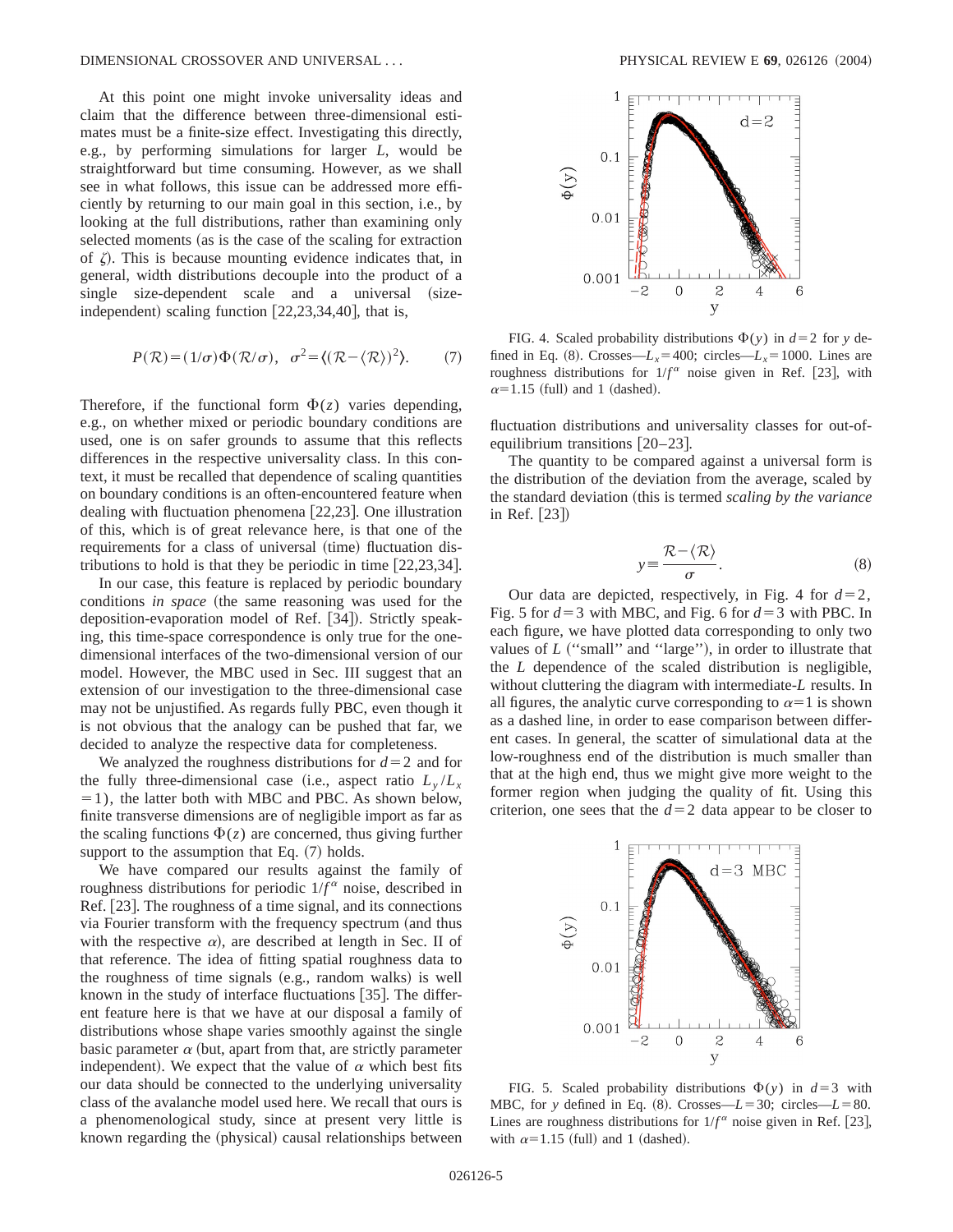

FIG. 6. Scaled probability distributions  $\Phi(y)$  in  $d=3$  with PBC for *y* defined in Eq. (8). Crosses— $L = 30$ ; circles— $L = 80$ . Lines are roughness distributions for  $1/f^{\alpha}$  noise given in Ref. [23], with  $\alpha$ =0.9 (full), 1 (dashed), and 0.5 (short-dashed).

the  $\alpha$ =1.15 curve than to that for  $\alpha$ =1, while the situation is reversed in the  $d=3$  case with MBC. Furthermore, for  $d$ = 3 with PBC the best fit is undoubtedly for  $\alpha$ <1. For this latter case, we also display a Gaussian distribution, which corresponds to  $\alpha=0.5$  [23]. We have tried to quantify the above remarks, by investigating the behavior of the  $\chi^2$  per degree of freedom ( $\chi^2$ /DOF) for fits of our data to the analytical distributions, against varying  $\alpha$ . We have included only data for which  $\Phi(y) \ge 10^{-3}$ , i.e., those displayed in Figs. 4–6. Though, in principle, the distributions can be evaluated in closed form  $[23]$ , we ran into serious numerical problems for  $\alpha \le 0.9$  in the region  $y \le -1$ . Fortunately, as shown in Fig. 7, this does not matter much as long as the  $d=2$  and  $d=3$  (MBC) cases are concerned, because the respective  $\chi^2$ /DOF clearly exhibit minima located slightly above  $\alpha=1$ . On the other hand, this means that for  $d=3$ with PBC we were not able to follow the trend shown in the figure into the region  $\alpha$ <0.9, where it is clear that a minimum of the corresponding  $\chi^2$ /DOF must be located. On the other hand, the Gaussian ( $\alpha$ =0.5) distribution shown in Fig. 6 evidently overshoots the desired corrections, so one can be sure that the best fit will be in the interval  $0.5<\alpha<0.9$ .



FIG. 7.  $\chi^2$  per degree of freedom ( $\chi^2$ /DOF) for fits of simulation data to analytical forms of  $1/f^{\alpha}$  distributions against  $\alpha$ . Triangles— $d=2$ ,  $L_x=400$ ; Squares— $d=3$  MBC,  $L=40$ ; hexagons— $d=3$  PBC,  $L=40$ .

# **V. DISCUSSION AND CONCLUSIONS**

The data displayed in Sec. III show that, in the interface model introduced in Ref. [7], the power-law behavior of avalanche statistics is characterized by an effective exponent, which varies continuously both with the interface's linear dimensions and aspect ratio. By means of a finite-size and crossover analysis, we have demonstrated that such continuous variation in fact reflects crossover towards threedimensional behavior, for any nonzero aspect ratio.

The implications of this for the interpretation of experimental BN results in thin films must be worked out carefully. In Ref. [2], the value  $\tau=1.1$  is given for Fe films. The authors of Ref. [3] quote  $\tau \approx 1.33$  for Co films and conclude that their setup is a two-dimensional realization of the (singleinterface) model of Ref. [9], for which  $\tau=4/3$  in  $d=2$  and  $3/2$  in  $d=3$  [16,41]. On the other hand, as seen above, the single-interface model considered here gives  $\tau=1.06(1)$  in  $d=2$  and 1.275(15) in  $d=3$ . Thus one might interpret both sets of experimental results as reflecting a crossover towards three-dimensional behavior. As regards the specific features of the experimental investigations, one must ask:  $(i)$  which, if any, of the two models applies to the corresponding microscopic description, and (ii) how far along, quantitatively, is the dimensional crossover for the thin-film geometries used.

While the visual evidence displayed in Ref.  $\lceil 3 \rceil$  is convincing proof that a single-interface picture applies in that case, for a definite answer to (i) one must look at the differences between the models. As far as the power-law scaling of avalanche distributions is concerned, the model of Ref.  $|9|$ differs from the one considered here by the introduction of a nonlocal kernel due to dipolar interactions. The value  $\tau=4/3$ quoted in Ref.  $\vert 3 \vert$  relies on assuming that the form taken by this kernel in momentum space is  $\sim q^{\mu}$ , (*q* = wave vector) with  $\mu=1$  [41]. In  $d=3$  the same theory gives  $\tau=3/2$  for  $\mu$ =1, and  $\tau$ =5/4 for  $\mu$ =2 [18]. Both values have been found to good approximation in experiments on fully threedimensional systems (thus defining distinct universality classes), as recalled in the Introduction  $[18]$ . For the thin-film cases it is not clear, without a detailed analysis of the specific materials involved, whether the nonlocal kernel is of sufficient import to drive avalanche scaling towards the  $d=2$ behavior predicted for the model of Ref. [9].

Turning to question (ii), recall that the evolution of an interface along a  $400\times320 \ \mu \text{m}^2$  area of a 25-nm film is shown in Ref. [3]. Translating to the language of Sec. III, this would correspond to a transverse aspect ratio *A* = 25 nm/320  $\mu$ m $\simeq$  8  $\times$  10<sup>-5</sup> (this in an upper bound, as the film's transverse dimensions are likely to be larger than the area shown). Though we do not think that the model results depicted in Fig. 2 are quantitatively accurate enough, one must keep in mind the possibility that the effective experimental behavior still is very close to the two-dimensional limit. Indeed, the simulational curve for  $A = 5 \times 10^{-3}$  already shows a value of  $\tau$  rather close to that for the twodimensional case, along an extended portion of the figure. The surest way to settle this matter would be by performing a series of experiments on films of the same composition and varying thicknesses, in order to produce a full picture of the